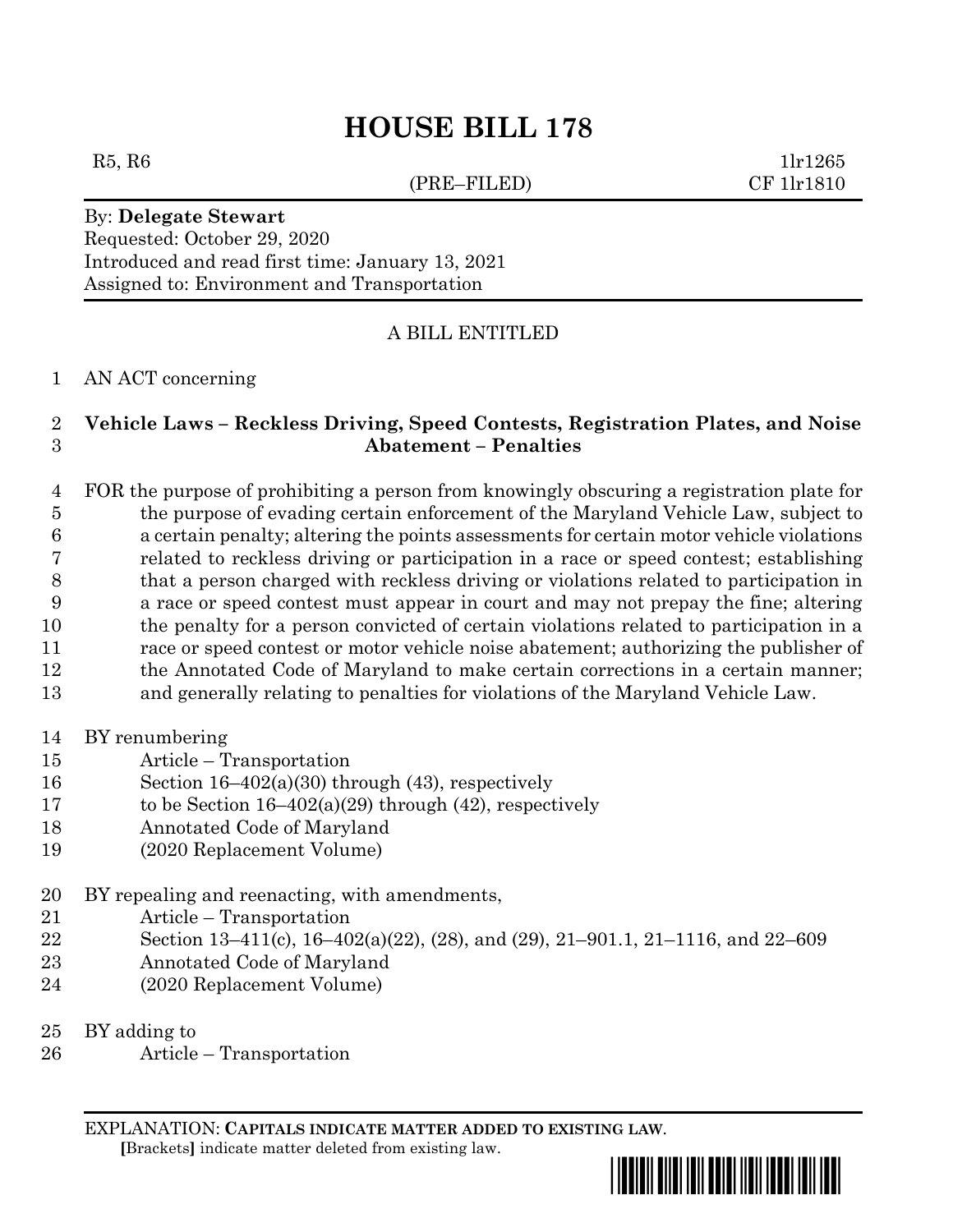|                                    | $\overline{2}$                                                                                                                                                                                                                                                              |                                                                                                                                                                                                                                                                                                           |      |    | <b>HOUSE BILL 178</b>                                                              |                  |  |                    |  |                  |    |             |
|------------------------------------|-----------------------------------------------------------------------------------------------------------------------------------------------------------------------------------------------------------------------------------------------------------------------------|-----------------------------------------------------------------------------------------------------------------------------------------------------------------------------------------------------------------------------------------------------------------------------------------------------------|------|----|------------------------------------------------------------------------------------|------------------|--|--------------------|--|------------------|----|-------------|
| $\mathbf 1$<br>$\overline{2}$<br>3 | Section $16-402(a)(43)$ and $(44)$<br>Annotated Code of Maryland<br>(2020 Replacement Volume)                                                                                                                                                                               |                                                                                                                                                                                                                                                                                                           |      |    |                                                                                    |                  |  |                    |  |                  |    |             |
| 4<br>5<br>6<br>7                   | SECTION 1. BE IT ENACTED BY THE GENERAL ASSEMBLY OF MARYLAND,<br>That Section(s) $16-402(a)(30)$ through (43), respectively, of Article – Transportation of the<br>Annotated Code of Maryland be renumbered to be Section(s) $16-402(a)(29)$ through (42),<br>respectively. |                                                                                                                                                                                                                                                                                                           |      |    |                                                                                    |                  |  |                    |  |                  |    |             |
| 8<br>9                             | SECTION 2. AND BE IT FURTHER ENACTED, That the Laws of Maryland read<br>as follows:                                                                                                                                                                                         |                                                                                                                                                                                                                                                                                                           |      |    |                                                                                    |                  |  |                    |  |                  |    |             |
| 10                                 | <b>Article - Transportation</b>                                                                                                                                                                                                                                             |                                                                                                                                                                                                                                                                                                           |      |    |                                                                                    |                  |  |                    |  |                  |    |             |
| 11                                 | $13 - 411.$                                                                                                                                                                                                                                                                 |                                                                                                                                                                                                                                                                                                           |      |    |                                                                                    |                  |  |                    |  |                  |    |             |
| 12                                 |                                                                                                                                                                                                                                                                             | $\left( \text{c} \right)$<br>(1)                                                                                                                                                                                                                                                                          |      |    | At all times, each registration plate shall be:                                    |                  |  |                    |  |                  |    |             |
| 13<br>14<br>15                     | and                                                                                                                                                                                                                                                                         | plate covers as defined in § 13-411.1 of this subtitle, and in a condition to be clearly legible;                                                                                                                                                                                                         | (i)  |    | Maintained free from foreign materials, including registration                     |                  |  |                    |  |                  |    |             |
| 16                                 |                                                                                                                                                                                                                                                                             |                                                                                                                                                                                                                                                                                                           | (ii) |    | Securely fastened to the vehicle for which it is issued:                           |                  |  |                    |  |                  |    |             |
| 17                                 |                                                                                                                                                                                                                                                                             |                                                                                                                                                                                                                                                                                                           |      | 1. | In a horizontal position;                                                          |                  |  |                    |  |                  |    |             |
| 18                                 |                                                                                                                                                                                                                                                                             |                                                                                                                                                                                                                                                                                                           |      | 2. | In a manner that prevents the plate from swinging; and                             |                  |  |                    |  |                  |    |             |
| 19                                 |                                                                                                                                                                                                                                                                             |                                                                                                                                                                                                                                                                                                           |      | 3. | In a place and position to be clearly visible.                                     |                  |  |                    |  |                  |    |             |
| 20<br>21<br>22<br>23               |                                                                                                                                                                                                                                                                             | (2)<br>involving the placement of an object framing or bordering the edges of a registration plate,<br>a police officer may enforce this subsection only as a secondary action when the police officer<br>detains a driver of a motor vehicle for a suspected violation of another provision of the Code. |      |    | For a violation UNDER PARAGRAPH (1) OF THIS SUBSECTION                             |                  |  |                    |  |                  |    |             |
| 24<br>25<br>26                     |                                                                                                                                                                                                                                                                             | (3)<br>PLATE FOR THE PURPOSE OF EVADING AUTOMATED ENFORCEMENT OF THE<br><b>MARYLAND VEHICLE LAW.</b>                                                                                                                                                                                                      | (I)  |    | A PERSON MAY NOT KNOWINGLY OBSCURE A REGISTRATION                                  |                  |  |                    |  |                  |    |             |
| 27<br>28                           |                                                                                                                                                                                                                                                                             | PARAGRAPH IS SUBJECT TO A FINE OF \$500.                                                                                                                                                                                                                                                                  | (II) | A  | <b>PERSON</b>                                                                      | <b>CONVICTED</b> |  | OF<br>$\mathbf{A}$ |  | <b>VIOLATION</b> | OF | <b>THIS</b> |
| 29                                 | $16 - 402.$                                                                                                                                                                                                                                                                 |                                                                                                                                                                                                                                                                                                           |      |    |                                                                                    |                  |  |                    |  |                  |    |             |
| 30<br>31                           |                                                                                                                                                                                                                                                                             | (a)<br>2-209, $\S 3-211$ , or $\S 10-110$ of the Criminal Law Article, or of the vehicle laws or regulations                                                                                                                                                                                              |      |    | After the conviction of an individual for a violation of Title 2, Subtitle 5, $\S$ |                  |  |                    |  |                  |    |             |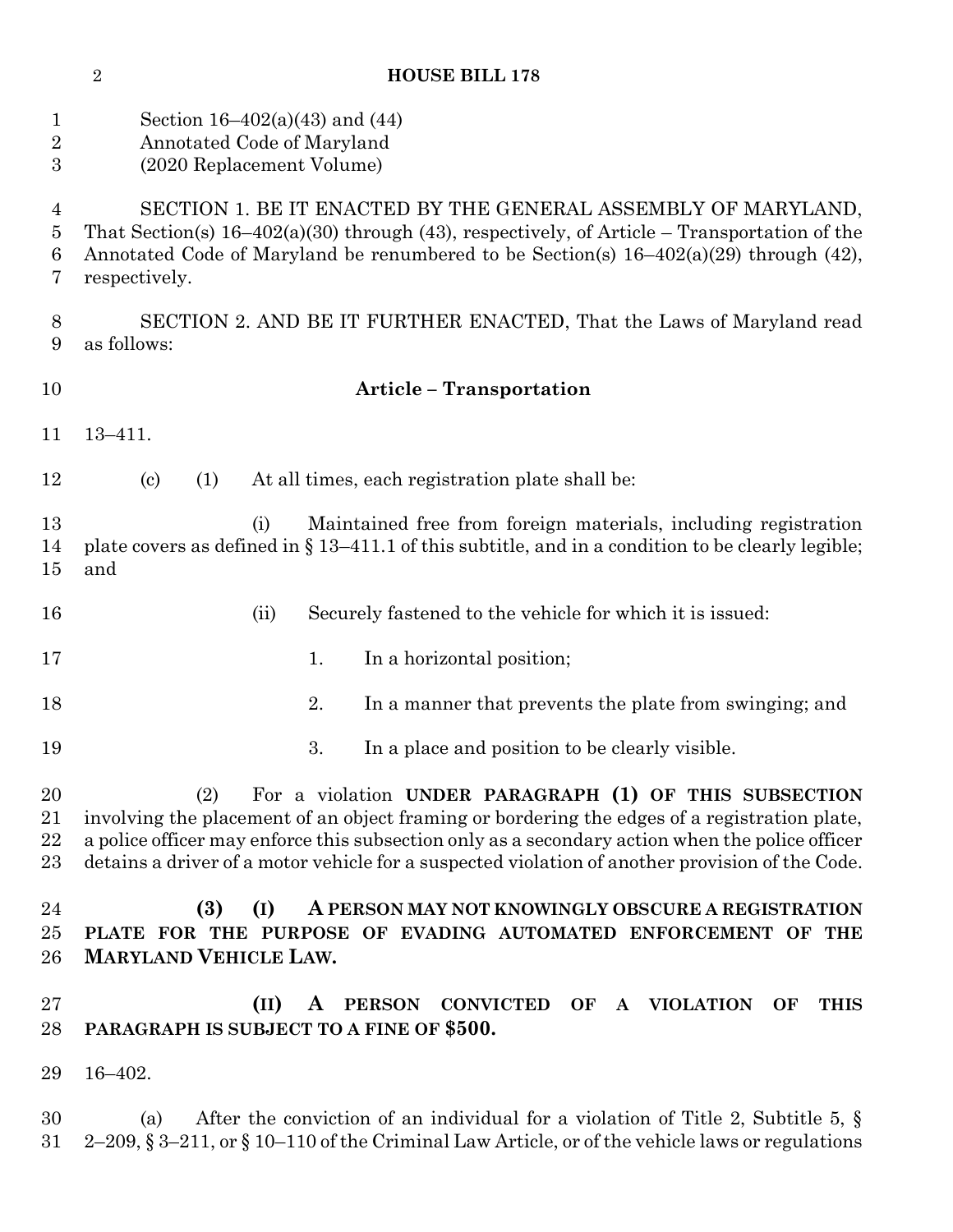#### **HOUSE BILL 178** 3

 of this State or of any local authority, points shall be assessed against the individual as of the date of violation and as follows: (22) **[**Participating**] EXCEPT AS PROVIDED IN ITEM (44) OF THIS SUBSECTION, PARTICIPATING** in a race or speed contest on a highway................ 5 points (28) **[**Reckless driving.......................................................................... 6 points (29)**]** Driving while impaired by alcohol or while impaired by a drug, combination of drugs, or a combination of one or more drugs and alcohol, or driving within 12 hours after arrest under § 21–902.1 of this article................................................ 8 points **(43) RECKLESS DRIVING ………………………………………...12 POINTS (44) PARTICIPATING IN A RACE OR SPEED CONTEST ON A HIGHWAY RESULTING IN SERIOUS BODILY INJURY, AS DEFINED IN § 20–102(C) OF THIS ARTICLE, TO ANOTHER PERSON……………………………………………….…12 POINTS** 21–901.1. (a) A person is guilty of reckless driving if he drives a motor vehicle: (1) In wanton or willful disregard for the safety of persons or property; or (2) In a manner that indicates a wanton or willful disregard for the safety of persons or property. (b) A person is guilty of negligent driving if he drives a motor vehicle in a careless or imprudent manner that endangers any property or the life or person of any individual. (c) **A PERSON CHARGED WITH A VIOLATION OF THIS SECTION: (1) MUST APPEAR IN COURT; AND (2) MAY NOT PREPAY THE FINE. (D)** A person convicted of a violation of subsection (a) of this section is subject to a fine not exceeding \$1,000. 21–1116.

26 (a) Except as provided in  $\S 21-1211$  of this title, on any highway or on any private property that is used by the public in general, a person may not drive a vehicle in a race or speed contest, whether or not on a wager or for a prize or reward.